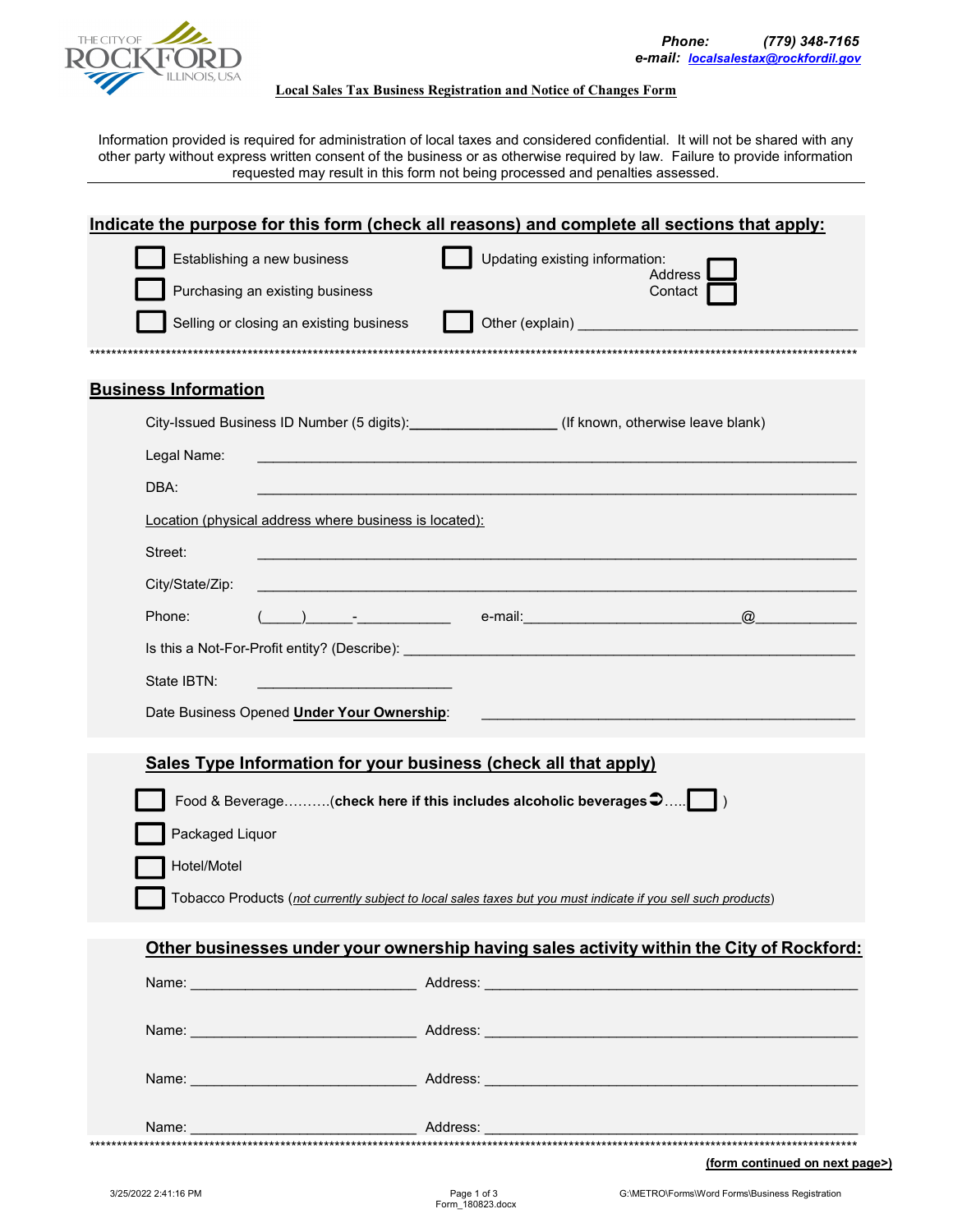

## Local Sales Tax Business Registration and Notice of Changes Form

Information provided is required for administration of local taxes and considered confidential. It will not be shared with any other party without express written consent of the business or as otherwise required by law. Failure to provide information requested may result in this form not being processed and penalties assessed.

|              | Owner Information*                                                                                                                                                                                                                                                                                                                                                                                                                                               |  |  |                                                                          |                                                                                                                       |
|--------------|------------------------------------------------------------------------------------------------------------------------------------------------------------------------------------------------------------------------------------------------------------------------------------------------------------------------------------------------------------------------------------------------------------------------------------------------------------------|--|--|--------------------------------------------------------------------------|-----------------------------------------------------------------------------------------------------------------------|
|              | Name:                                                                                                                                                                                                                                                                                                                                                                                                                                                            |  |  |                                                                          |                                                                                                                       |
|              | Street:                                                                                                                                                                                                                                                                                                                                                                                                                                                          |  |  |                                                                          |                                                                                                                       |
|              | City/State/Zip:                                                                                                                                                                                                                                                                                                                                                                                                                                                  |  |  |                                                                          |                                                                                                                       |
|              | Phone:                                                                                                                                                                                                                                                                                                                                                                                                                                                           |  |  |                                                                          | $\omega$                                                                                                              |
|              |                                                                                                                                                                                                                                                                                                                                                                                                                                                                  |  |  |                                                                          | *If there is more than one owner of the business, list all of the owners along with their respective addresses, phone |
|              |                                                                                                                                                                                                                                                                                                                                                                                                                                                                  |  |  | numbers and e-mail on a separate piece of paper and attach to this form. |                                                                                                                       |
| <b>Other</b> |                                                                                                                                                                                                                                                                                                                                                                                                                                                                  |  |  |                                                                          |                                                                                                                       |
|              |                                                                                                                                                                                                                                                                                                                                                                                                                                                                  |  |  |                                                                          |                                                                                                                       |
|              |                                                                                                                                                                                                                                                                                                                                                                                                                                                                  |  |  | Date Business Closed or Changed Ownership:                               |                                                                                                                       |
|              | New Owner Information (if applicable):                                                                                                                                                                                                                                                                                                                                                                                                                           |  |  |                                                                          |                                                                                                                       |
|              | Name:                                                                                                                                                                                                                                                                                                                                                                                                                                                            |  |  |                                                                          |                                                                                                                       |
|              | Street:                                                                                                                                                                                                                                                                                                                                                                                                                                                          |  |  |                                                                          |                                                                                                                       |
|              | City/State/Zip:                                                                                                                                                                                                                                                                                                                                                                                                                                                  |  |  |                                                                          |                                                                                                                       |
|              | Phone:                                                                                                                                                                                                                                                                                                                                                                                                                                                           |  |  | e-mail:                                                                  | $\omega$                                                                                                              |
|              | Business address listed above.<br>Owner address listed above.<br>Name:                                                                                                                                                                                                                                                                                                                                                                                           |  |  |                                                                          |                                                                                                                       |
|              | Street:                                                                                                                                                                                                                                                                                                                                                                                                                                                          |  |  |                                                                          |                                                                                                                       |
|              | City/State/Zip:                                                                                                                                                                                                                                                                                                                                                                                                                                                  |  |  |                                                                          |                                                                                                                       |
|              | Phone:                                                                                                                                                                                                                                                                                                                                                                                                                                                           |  |  | e-mail:                                                                  | $\omega$                                                                                                              |
|              | Return completed form to:<br><b>City of Rockford</b><br><b>OR</b><br>e-mail to: localsalestax@rockfordil.gov<br><b>Local Tax Collection Section</b><br>425 East State Street<br>Rockford, Illinois 61104-1068<br>Under penalties provided by Law, I state that I have examined this information and, to the best of my knowledge, it is<br>true, correct, and complete. I further attest that I will be responsible for filing returns and paying all taxes due. |  |  |                                                                          |                                                                                                                       |
|              | Signature: <u>Communications</u>                                                                                                                                                                                                                                                                                                                                                                                                                                 |  |  |                                                                          |                                                                                                                       |
|              |                                                                                                                                                                                                                                                                                                                                                                                                                                                                  |  |  |                                                                          |                                                                                                                       |